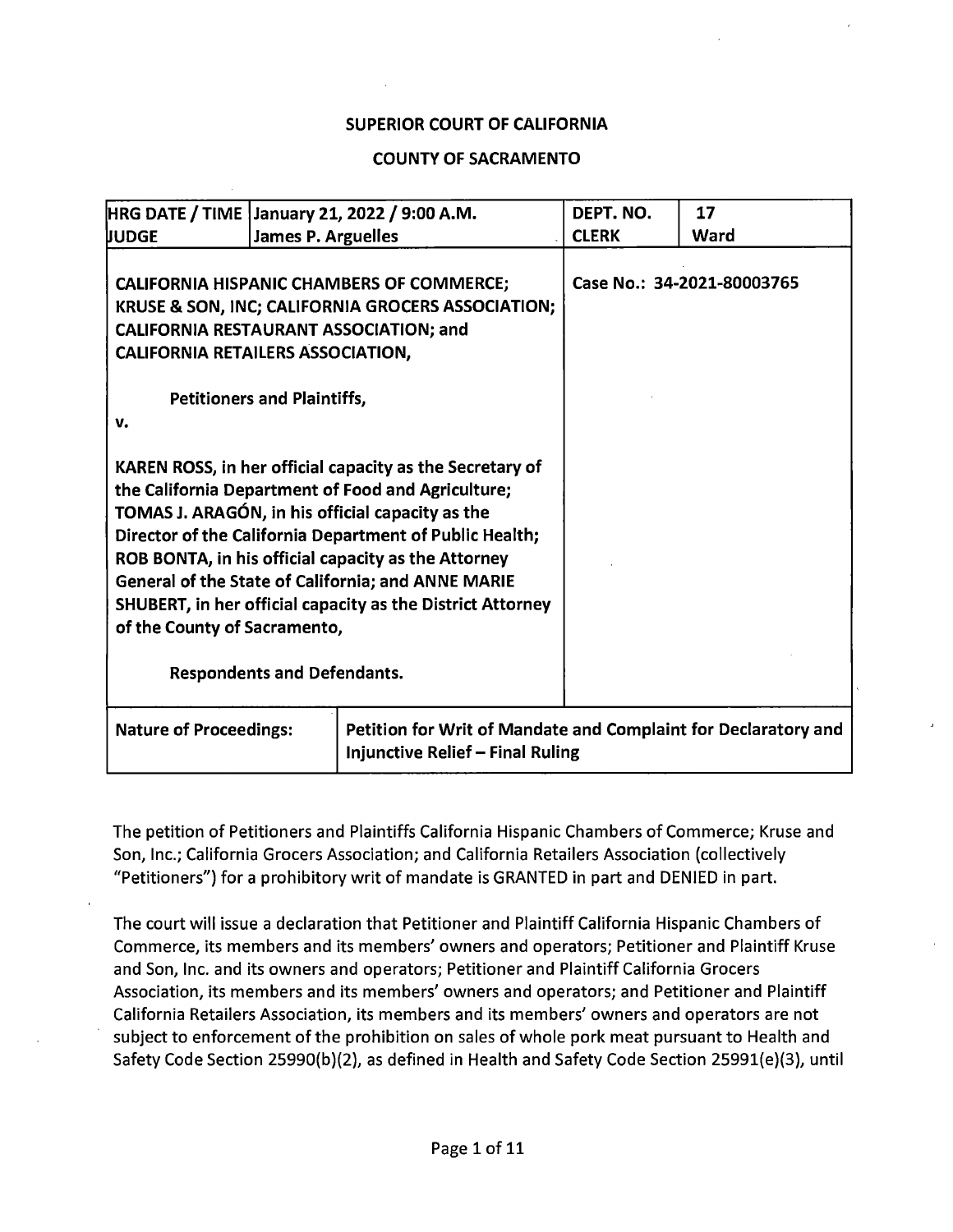180 days after final regulations are enacted pursuant to Health and Safety Code Section 25993, subd.  $(a)$ . $<sup>1</sup>$ </sup>

The court will retain jurisdiction to modify the relief granted in light of changing circumstances.

Petitioners' third cause of action for an injunction shall be DISMISSED as duplicative.

Petitioners' request for judicial notice is unopposed and GRANTED.

The request for judicial notice filed by Respondents and Defendants Karen Ross, in her official capacity as Secretary of the California Department of Food and Agriculture (CDFA); Tomas J. Aragón, in his official capacity as Director of the California Department of Public Health (CDPH); and Rob Bonta, in his official capacity as Attorney General of the State of California (Bonta) (collectively the "State Respondents") is unopposed and GRANTED. $<sup>2</sup>$ </sup>

# Legal Background

·In 2008, the voters approved Proposition 2, the Prevention of Farm Animal Cruelty Act, which took effect January 1, 2015. With exceptions, Prop. 2 banned three forms of animal confinement: "gestation crates for pregnant pigs, veal crates for calves, and battery cages for egg-laying hens." (Animal Legal Defense Fund v. California Exposition & State Fairs (2015) 239 Cai.App.4th 1286, 1290.) Prop. 2 did not prohibit sales of food derived from animals wrongly confined.

In November 2018, the voters built upon Prop. 2 by approving Proposition 12, the Prevention of Cruelty to Farm Animals Act (Act). The Act's stated purpose is to "prevent animal cruelty by phasing out extreme methods of farm animal confinement, which also threaten the health and safety of California consumers, and increase the risk of foodborne illness and associated negative fiscal impacts on the State of California." (See § 25990 (West 2021), Historical and Statutory Notes.) The Act amends some provisions in Prop. 2 and adds additional provisions, including additional liability and enforcement provisions.

The Act prohibits California farmers from knowingly causing "covered animals" to be "confined in a cruel manner." (§ 25990(a).) "Covered animals" include calves raised for veal, breeding pigs and egg-laying hens. (§ 25991(f).) A "breeding pig" is "any female pig of the porcine species kept for the purpose of commercial breeding who is six months older or pregnant." (§ 25991(a); see also§ 25991(d), (g) [defining "calf raised for veal" and "egg-laying hen"].) The prohibition against confinement in a cruel manner does not apply during transportation, during

 $<sup>1</sup>$  Undesignated statutory references shall be to the Health and Safety Code.</sup>

 $<sup>2</sup>$  Because Respondents/Defendants Ross and Taragón are sued in their official capacities only, the true</sup> Respondents/Defendants are the agencies they head, i.e., CDFA and CDPH.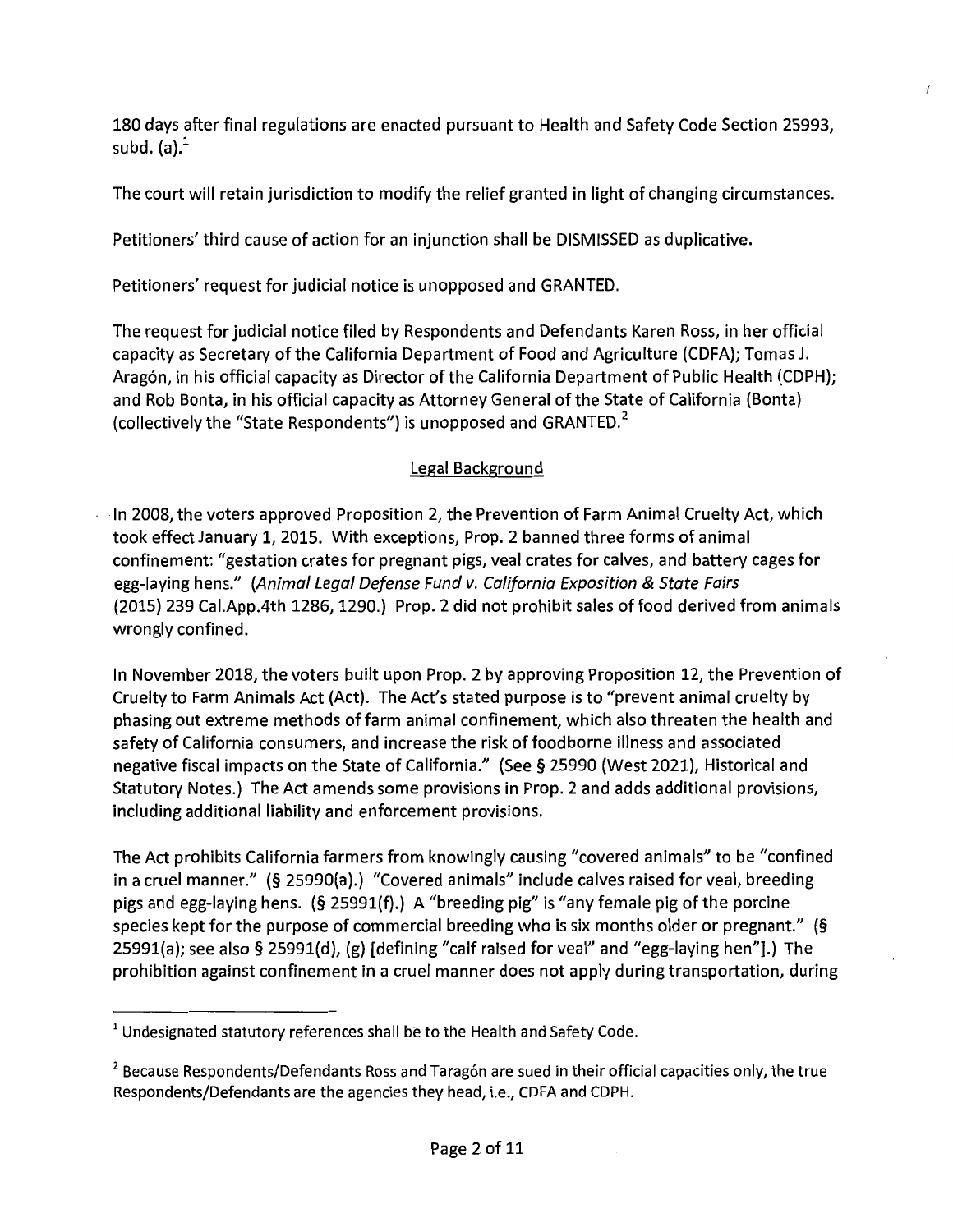humane slaughter pursuant to the Food and Agricultural Code and, for breeding pigs, "the fiveday period prior to the breeding pig's expected date of giving birth, and any day that the breeding pig is nursing piglets." (§ 25992(c)-(f).)

The Act also prohibits persons in the supply chain from knowingly engaging in intrastate sales of food where such persons know or should know that the food is derived from a covered animal -whether originating within or outside California-- that was confined in a cruel manner. (§ 25990(b).) This prohibition on sales applies to any "business owner or operator," a term that the Act defines as "any person who owns or controls the operations of a business." The impacted foods are whole veal meat, whole pork meat, shell eggs and liquid eggs. (§ 25990(b)(1)-(b)(4).) The Act defines each of these foods. (See§ 25991(1), (n), (p), (t), (u) and (v).)

Through a multi-part definition of the phrase "confined in a cruel manner," the Act was designed to take effect in phases:

"Confined in a cruel manner" means any one of the following acts:

(1) Confining a covered animal in a manner that prevents the animal from lying down, standing up, fully extending the animal's limbs, or turning around freely.

(2) After December 31, 2019, confining a calf raised for veal with less than 43 square feet of usable floorspace per calf.

(3) After December 31, 2021, confining a breeding pig with less than 24 square feet of usable floorspace per pig.

(4) After December 31, 2019, confining an egg-laying hen with less than 144 square inches of usable floorspace per hen.

(5) After December 31, 2021, confining an egg-laying hen with less than the amount of usable floorspace per hen required by the 2017 edition of the United Egg Producers' Animal Husbandry Guidelines for U.S. Egg-Laying Flocks: Guidelines for Cage-Free Housing or in an enclosure other than a cage-free housing system.<sup>3</sup>

The Act's enforcement provisions appear in Section 25593. Subdivision (a) of this section provides that CDFA and CDPH "shall jointly promulgate rules and regulations for the implementation of this act by September 1, 2019," which was three months before the Act's first square-footage requirements took effect. Section 25993(b) further provides:

<sup>&</sup>lt;sup>3</sup> "Usable floorspace" means "the total square footage of floorspace provided to each covered animal, as calculated by dividing the total square footage of floorspace provided to the animal in an enclosure by the number of animals in that enclosure."  $(§ 25991(s).)$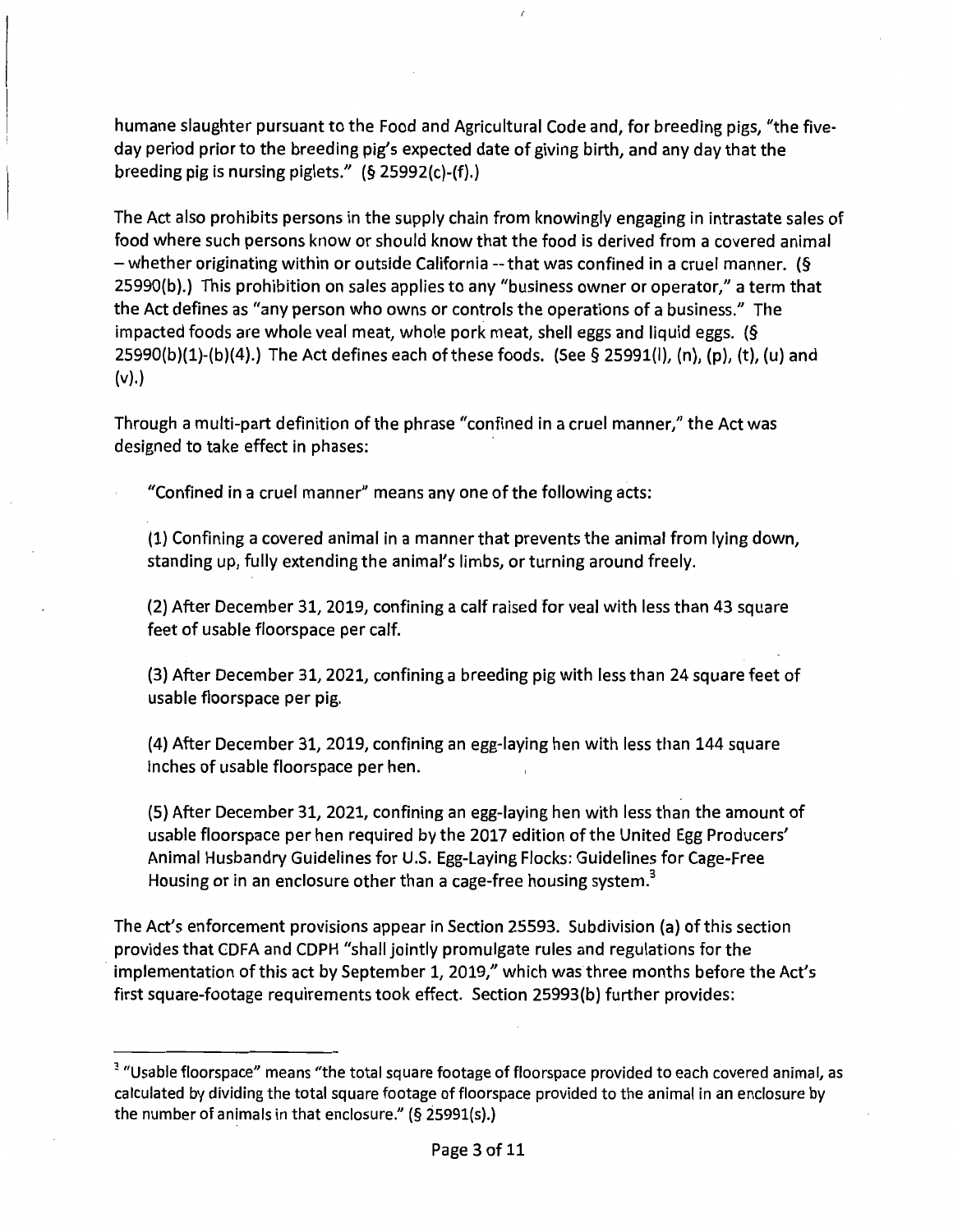Any person who violates any ofthe provisions of this chapter is guilty of a misdemeanor, and upon conviction thereof shall be punished by a fine not to exceed one thousand dollars (\$1,000) or by imprisonment in the county jail for a period not to exceed 180 days or by both such fine and imprisonment. In addition, a violation of subdivision (b) of Section 25990 constitutes unfair competition, as defined in Section 17200 of the Business and Professions Code... . (Underlining omitted.)

By incorporating the Unfair Competition Law (UCL) in Section 17200 *et sequitur* of the Business · and Professions Code, the Act authorizes private parties claiming to have lost money or property due to a prohibited sale of whole pork meat to sue for equitable relief. (See Bus. & Prof. Code§§ 17202-17204.) The UCL also empowers Bonta, district attorneys and other public prosecutors to sue and seek civil penalties. (See id., §§ 17204, 17206.)

The Act provides business owners and operators with a good faith defense:

It shall be a defense to any action to enforce subdivision (b) of Section 25990 that a business owner or operator relied in good faith upon a written certification by the supplier that the ... whole pork meat ... was not derived from a covered animal who was confined in a cruel manner, or from the immediate offspring of a breeding pig who was confined in a cruel manner. (Underlining omitted.)

(§ 25993.1.) The Act does not define the terms "supplier'' or "written certification." Nor does the Act otherwise identify steps that a person might take to avoid being accused of selling foods that (s)he should have known derived from a wrongly confined covered animal.

## Regulatory Efforts to Date

In February 2019, CDFA hosted a public workshop on the Act. The following April, CDFA solicited written input from stakeholders. In the solicitation for input, CDFA wrote:

To meet mandated enforcement responsibilities under Proposition 12, CDFA is in the process of developing a regulatory framework that includes production facility registration, certification, verification audits or inspections, border station inspection and a penalty matrix for violations including an appeal process. [...] A registration process for identifying and tracking the location of animal production facilities doing business or potentially doing business in California is viewed as foundational to effective certification and audit components of the overall regulatory framework for verifying and documenting compliance with requirements. [ ... ]

HSC section 25993.1, added by Proposition 12, specifies that it shall be a defense to any action to enforce this provision that the business operator relied in good faith upon a written certification by the supplier that such products were not derived from covered animals confined in a cruel manner. Thus, CDFA views the validity of a supplier's written certification to be critical to the integrity of the animal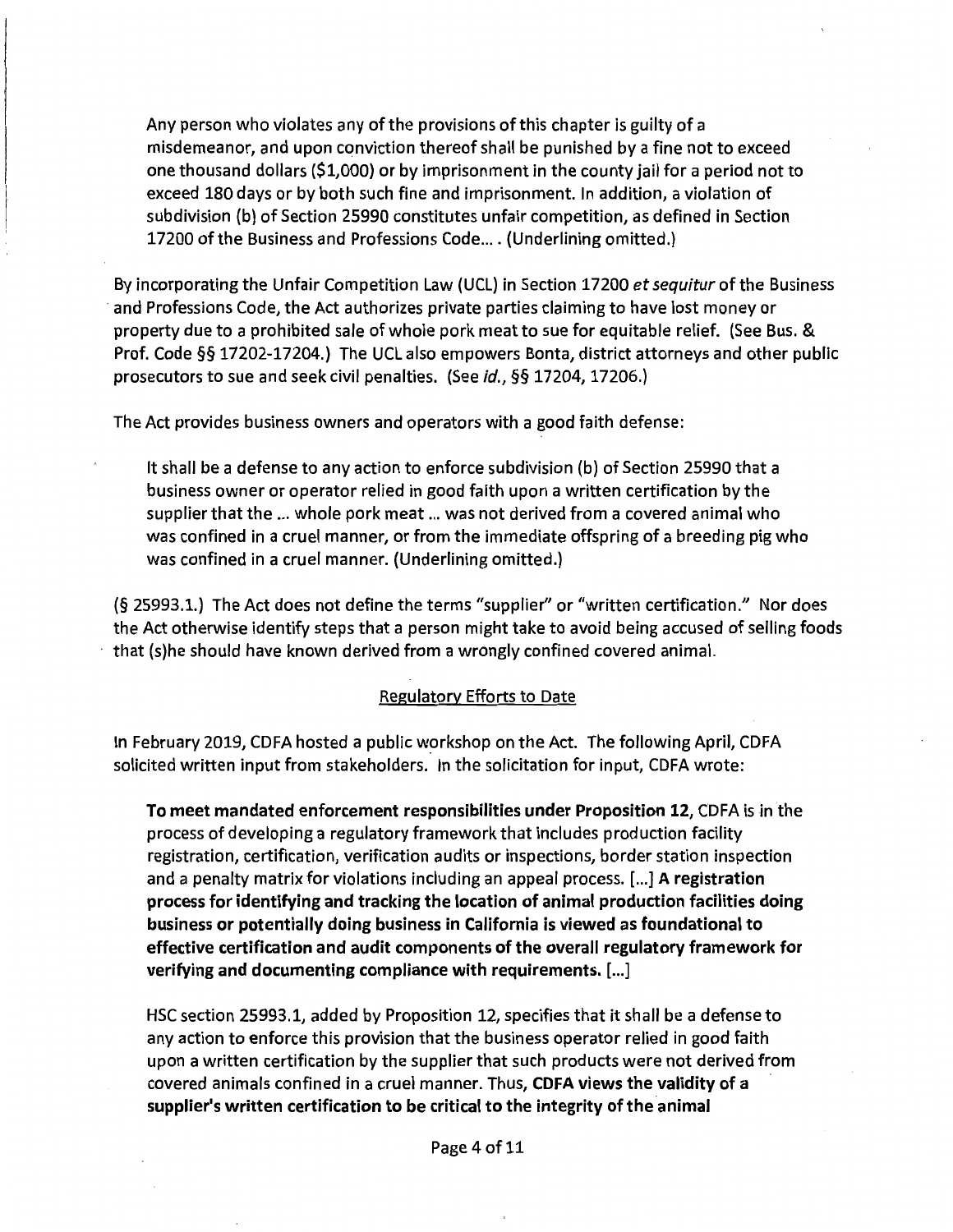confinement provisions that California businesses must comply with under Proposition 12, as well as to the overall effectiveness of ensuring that only products from animals raised and housed in conformance with the confinement provisions of the ballot measure reach markets within the state. To ensure this 'integrity, a certification program by CDFA would provide credible regulatory documentation of a production facility's good-standing with registration requirements and to conformance with the specific minimum enclosure and confinement standards of the law.

 $\overline{\phantom{a}^{\prime}}$ 

' CDFA's current thinking is that certification of a facility would be based on verification of compliance through direct field verification audits. [ ... ]

(See Petitioners' RJN, Exh. C, p. 2, emphasis added.) I

In 2020 and 2021, CDFA distributed or posted to its website information about the Act's mandates.

In May 2021, CDFA and CDPH released a Notice of Proposed Action pursuant to the Administrative Procedures Act, published proposed regulations, and triggered a 45-day public comment period. On December 3, 2021, CDFA published revised proposed regulations and triggered a 15-day further comment period.

The revised proposed regulations would add Chapter 10 to Title 3, Division 2 of the Code of Regulations. The new chapter, entitled "Animal Confinement," would, require pork distributors to register with CDFA in order to engage in commercial sales in California. In addition, the regulations would enable CDFA to accredit third parties, who would then certify pprk production and distribution operations' compliance with the Act's confinement requirements.

The proposed regulations' registration, certification and accreditation provisions would , *<sup>r</sup>* encompass on-site inspections as well as record-keeping obligations, which in turn would generate an "audit trail" sufficiently detailed to "document the identification, source, supplier, transfer of ownership, transportation, storage, segregation, handling, packaging, distribution, and sale of whole pork that was derived from a breeding pig, or immediate offspring of a breeding pig, confined in compliance with" the Act. (See Petitioners' RJN, Exh. E, p. 28.) Noncompliance would trigger administrative proceedings possibly resulting in the suspension or revocation of certification. In addition, any "written certification" providing an affirmative defense pursuant to Section 25993.1 would have to be based on the audit trail. Registrations by pork distributors would not be required until January 1, 2023, however, and pork producer certifications would not be required until January 1, 2024.

Final regulations are not in effect. Some grocery chains and pork suppliers have issued statements informally committing to comply with the Act. (But see Jones Decl., Exh. 9 ["Hormel Foods has assessed"Proposition 12 and, *while it is still awaiting final clarity on specific details*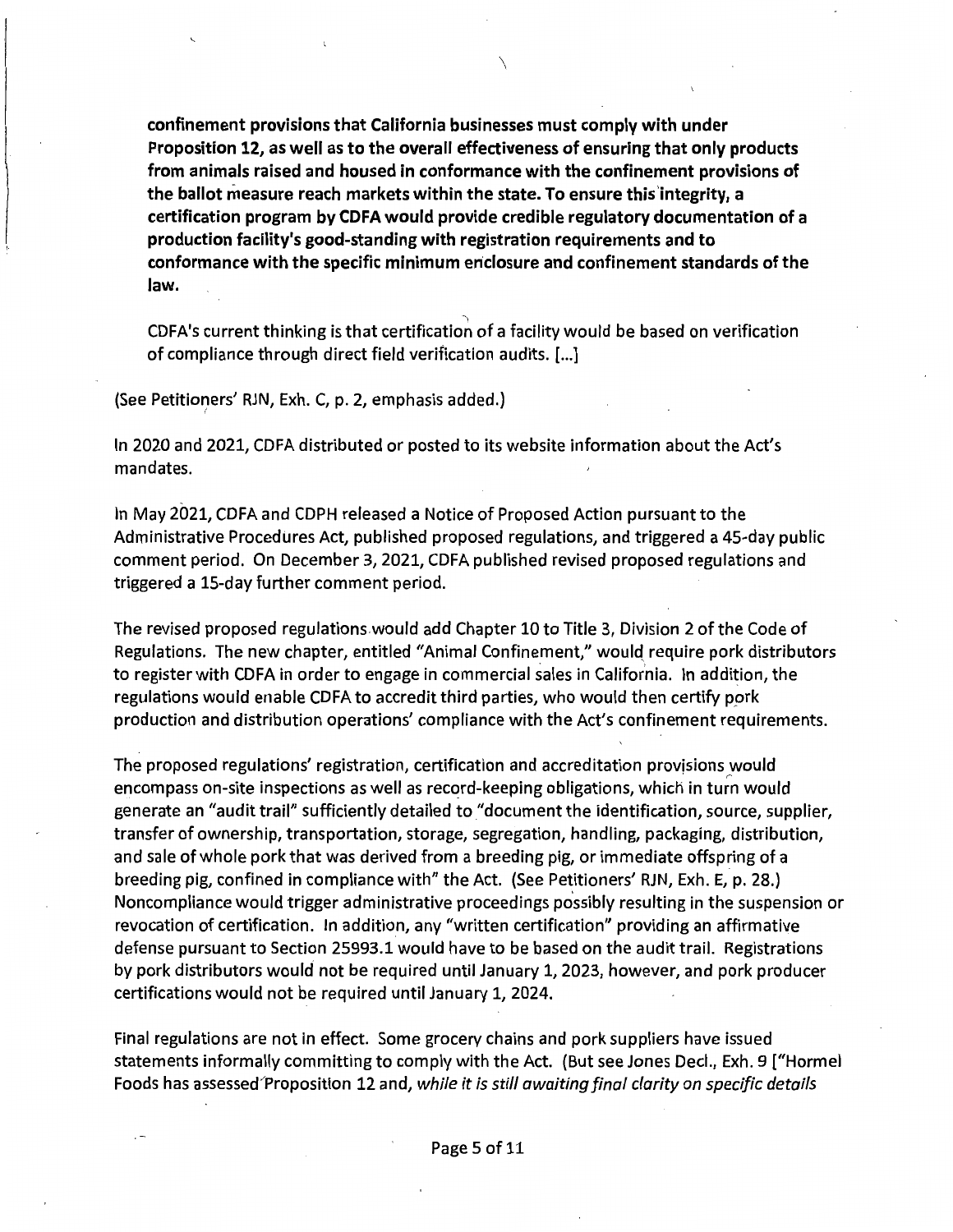and rules, the company is preparing to comply when the law goes into effect on January 1, 2022"], emphasis added.)

## The Instant Proceeding

Petitioners are a meat processing operation and business associations whose members sell whole pork meat in California. Petitioners contend that they and/or their members should not be exposed to the Act's criminal and civil sanctions until CDFA and CDPH enact final regulations. Among other things, Petitioners allege that, without regulations fleshing out a written certification system supporting a good faith defense pursuant to Section 25993.1, they should not be subject to penalties associated with sales of nonconforming whole pork meat.

In their Verified Petition for Writ of Mandate and Complaint for Declaratory and Injunctive Relief (Petition), Petitioners advance causes of action against the State Respondents. Petitioners are also proceeding against Sacramento County District Attorney Anne Marie Shubert (Shubert) and her prosecutorial counterparts statewide, including county attorneys and city attorneys. The naming of a local prosecutorial official in a lawsuit is an accepted means of proceeding against all other local prosecutors within the state. (See Planned Parenthood v. Van De Kamp (1986) 181 Cai.App.3d 245, 257.)

With the first cause of action, Petitioners seek a judicial declaration pursuant to Code of Civil Procedure Section 1060. They ask the court to declare the square-footage requirement affecting pork sales effective January 1, 2022 unenforceable absent final implementing regulations from CDFA and CDPH. Petitioners' third cause of action for injunctive relief is aimed at an order barring Respondents from enforcing the same square-footage requirement until 28 months after CDFA and CDPH promulgate regulations. Petitioners allege that a 28-month postpromulgation delay corresponds with the time period between the Act's September 1, 2019 deadline to regulate and the January 1, 2022 date on which the square-footage requirement took effect.

With the second cause of action, Petitioners seek an ordinary writ of mandate pursuant to Code of Civil Procedure Section 1085. Again, Petitioners ask the court to delay enforcement of the square-footage requirement affecting sales of whole pork meat until 28 months after CDFA and CDPH issue final regulations. Petitioners' allegations include a discussion of cases in which the California Supreme Court reformed statutes in response to a petition for writ of mandate.

The State Respondents filed their answer on January 3, 2022. The State Respondents admit Petitioners' allegation that 87 percent of pork sold in California derives from pigs born and raised outside the state. Shubert likewise filed an answer.

On December 9, 2021, Petitioners served notice of a hearing on the merits. Shubert responded with a nonopposition. The State Respondents oppose.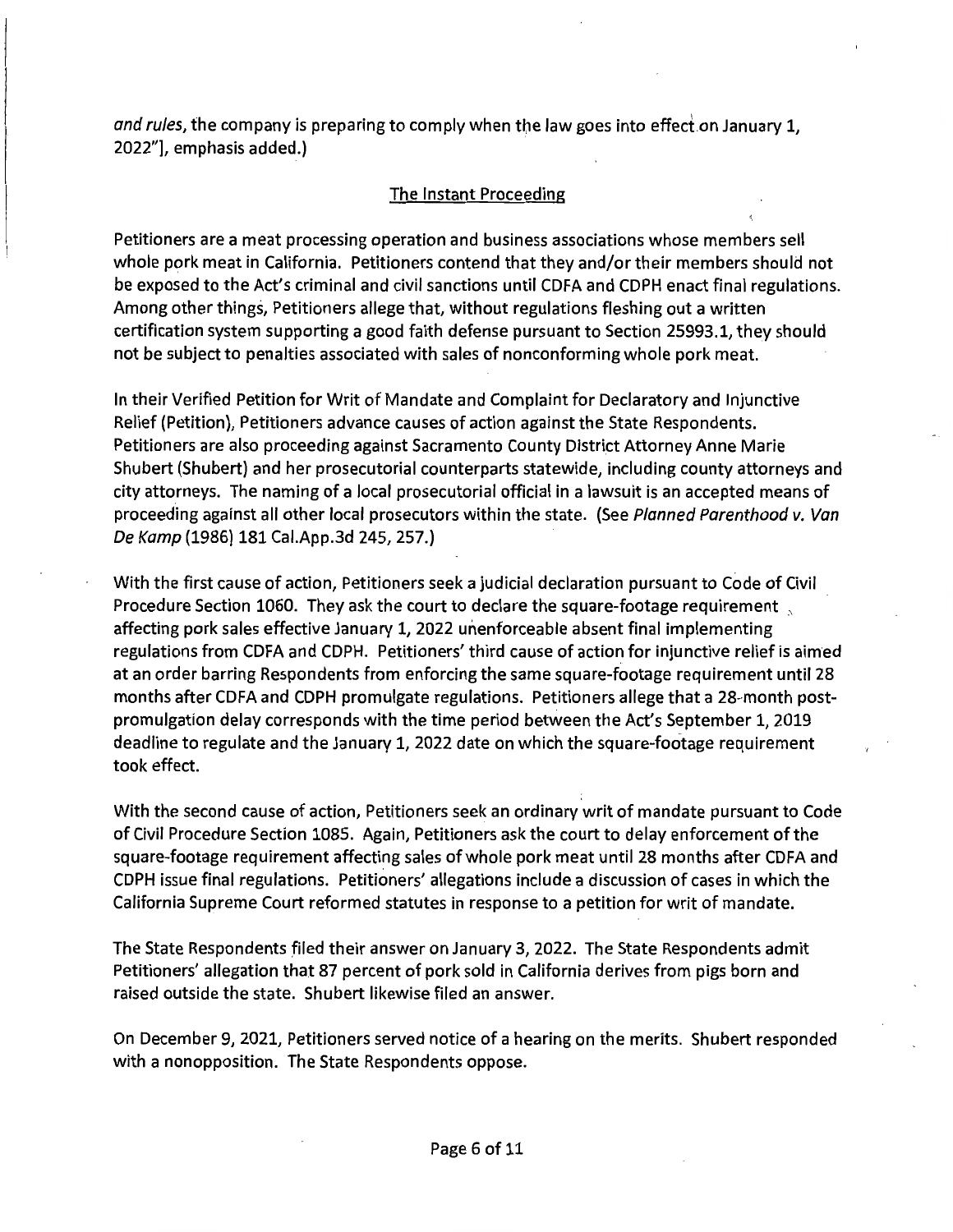#### Discussion

Petitioners seek a writ of mandate delaying enforcement of the Act's prohibition on sales of whole pork meat that the seller knows or should know derives from an animal confined in fewer than 24 square feet. Petitioners argue that the voters did not intend for the prohibition to become enforceable until 28 months after CDFA and CDPH have promulgated final regulations. They further argue that compliance with the prohibition would be difficult if not impossible without a system tracking pork from farms of origin to California suppliers. As Petitioners' experts explain in their declarations, there is currently no system in place that traces pork sold in California to a particular pig raised outside the state. Breeding pigs originating out of state are frequently raised on more than one farm, and they and their offspring change hands additional times before arriving as whole pork meat ready for sale in California. Consequently, Petitioners argue that suppliers cannot furnish reliable assurances that their pork products derive from pigs confined with at least 24 square feet per pig.

The State Respondents read the Act differently, and specifically dispute that final regulations are a precondition to enforcement. The State Respondents also argue that pork sellers' compliance with the Act is not impossible, and they suggest that Petitioners and their suppliers have had time to create their own interstate tracking system since the Act's approval in late 2018.

The rules for interpreting statutes apply to voter initiatives. (See People v. Byucks (2018) 5 Cal.5th 857, 879.) The court endeavors to effectuate the voters' intent, turning first to the measure's language, and giving the terms their ordinary meaning. (See id., pp. 879-880.) "But the statutory language must also be construed in the context of the statute as a whole and the overall statutory scheme." (Id., p. 880.) In addition to giving effect to the measure's specific language, the court gives effect to its major and fundamental purposes. (See id.) An initiative's general statement of purpose is one guide, but not the only one, informing the voters' intent. (See Gardner v. Schwarzenegger (2009) 178 Cai.App.4th 1366, 1374.)

"Absent ambiguity, [the court] presume[s] that the voters intend the meaning apparent on the face of an initiative measure [citation] and the court may not add to the statute or rewrite it to conform to an assumed intent that is not apparent in its language."' (Professional Engineers in Calif. Gov't v. Kempton (2007) 40 Cal.4th 1016, 1037, some brackets added.) "Where there is ambiguity in the language of the measure, '[b]allot summaries and arguments may be considered when determining the voters' intent and understanding of a ballot measure." (Id., brackets in original.) While the court accords "weak deference" to an agency's statutory interpretation of its governing statutes "where its expertise gives it superior qualifications to do so," the issue is ultimately subject to de novo review. (City of Brentwood v. Campbell (2015) 237 Cai.App.4th 488, 500.)

Turning to the merits of the dispute, the Act's deadline on the promulgation of regulations is mandatory, as opposed to permissive. Section 25993(a) provides that CDFA and CDPH "shall"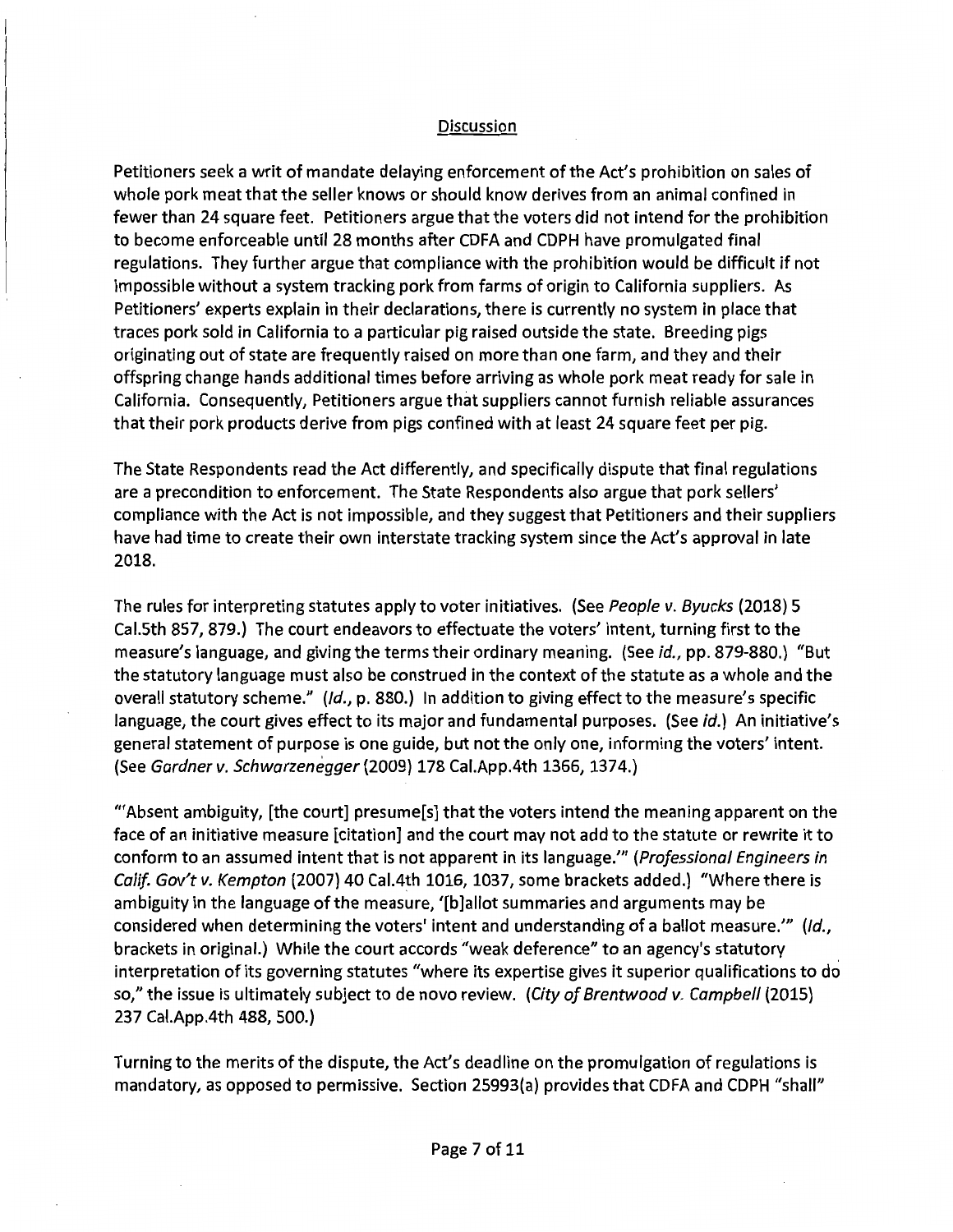jointly promulgate rules and regulations by September 1, 2019. $4$  The term "shall" usually denotes a command, and the court discerns no contrary intent elsewhere in the Act's text. (See Doe v. Albany Unified School Dist. (2010) 190 Cai.App.4th 668, 676-677 [although "shall" ordinarily denotes a command, there may be cases in which it is intended differently].) To the contrary, given that the deadline on regulations falls shortly before the first square-footage requirement in Section 25991(e) took effect, it is easy to infer a mandate for pre-enforcement regulations.

Further, the regulations that the voters intended are regulations "for the implementation of this act...." This language signals that the Act was not intended to be self-executing. (See American Nurses Assn. v. Torlakson (2013) 57 Cal.4th 570, 580 [statute that did not "require" implementing regulations was self-executing]; Taylor v. Madigan (1975) 53 Cal.App.3d 943, 950-951 [despite presumption that constitutional provisions are self-executing, and even where provisions may be enforced without legislation, directive for Legislature to enact an implementing statute overcomes the presumption]; People v. Vega-Hernandez (1986) 179 Cai.App.3d, 1084, 1092 [constitutional specification that "Legislature shall adopt provisions to implement this section during the calendar year following adoption of this section" was "clear" directive for legislation]; Persky v. Bushey (2018) 21 Cai.App.5th 810, 818 [rules for interpreting constitutional provisions are generally the same as those applicable to statutes].) To the extent any ambiguity exists in this regard, the Legislative Analyst's comments in the ballot pamphlet fortify the implication: "This measure also requires CDFA and [CDPH] to write regulations to implement its requirements." (Petitioners' RJN, Exh. A, p. 69.)

Despite textual evidence that the voters intended for implementing regulations to be in place before the Act's square-footage requirements took effect, the State Respondents argue that Petitioners should be subjected to criminal and civil penalties even without the benefit of such regulations. The State Respondents assert that much of the Act is clear enough to enforce without additional guidance from CDFA and CDPH. To be sure, the square-footage requirements and many of the Act's definitions are explicit. Nonetheless, the State Respondents' argument fails for two reasons.

First and foremost, the State Respondents' argument is inconsistent with textual evidence that the voters wanted regulations before the square-footage requirements took effect. Construing the Act's command for regulations as merely advisory would read the word "shall" out of the

 $4$  Neither side argues that the term "rules and regulations" as used in the Act was intended to denote anything other than regulations. The Legislative Analyst did not attribute any broader meaning to this term either. (See Ballot Pamphlet attached as Exh. A to Petitioners' RJN, p. 68 ["[The Act] [r]equires [the] State of California to issue implementing regulations"]; id., Exh. A, p. 69 ["This measure also requires CDFA and the California Department of Public Health to write regulations to implement its requirements"].) Accordingly, the court does not construe "rules and regulations" to denote anything other than implementing regulations. But even if the voters expected CDFA and CDPH to promulgate rules other than final regulations, the outcome in this case would be the same.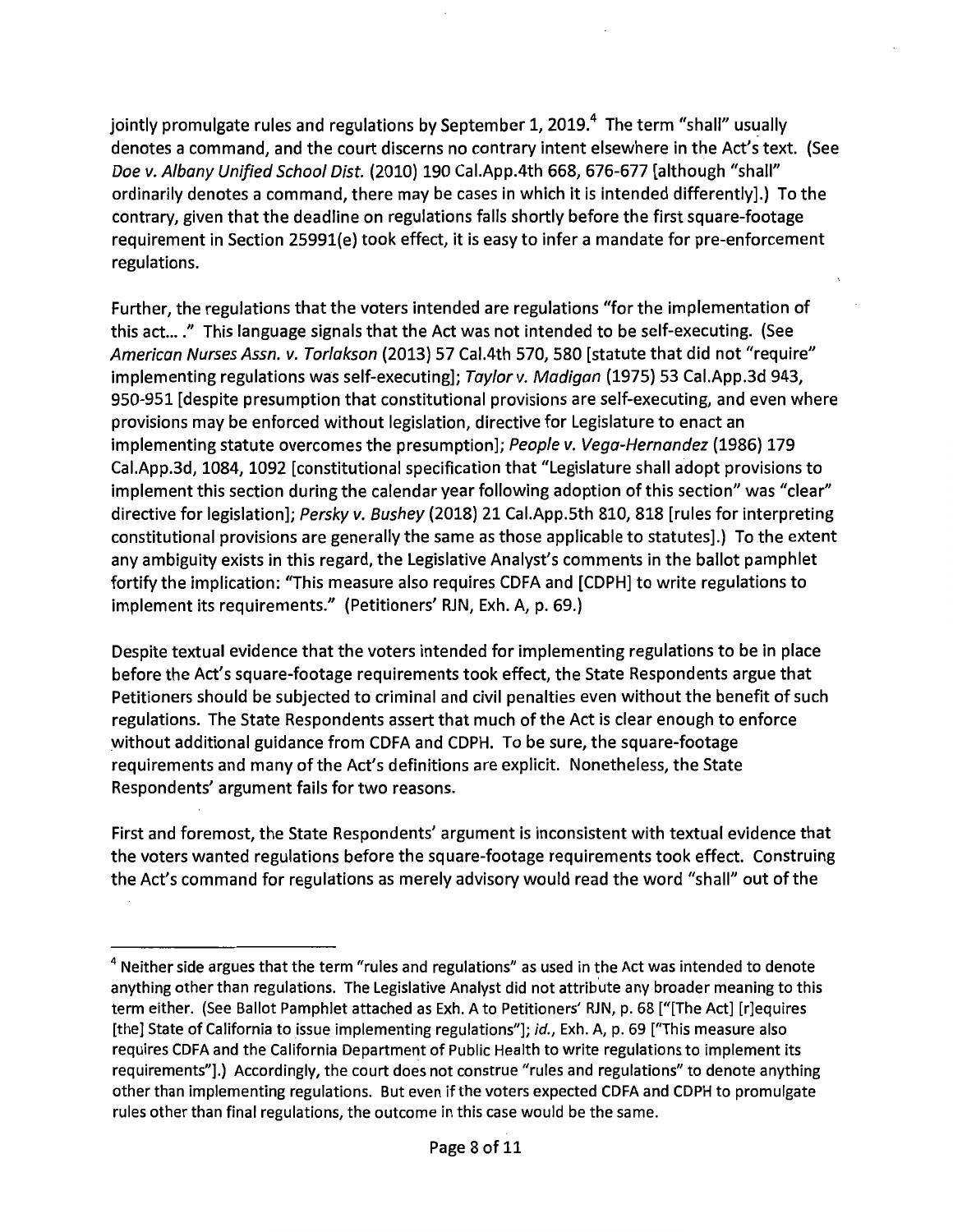text, and the court must endeavor to give every word in the text meaning. (See Vega-Hernandez, supra, p. 1092.)

Second, given that some of the Act's provisions are explicit, the command for regulations is best construed as one for the regulation of other provisions that are not explicit. The least explicit provisions in the Act encompass the "written certification" provision supporting the good faith defense. The Act leaves the term "written certification" undefined and does not advert to any system for producing such a document. Not surprisingly, the regulations that CDFA and CDPH have proposed contain numerous provisions trained on the production of a documentary audit trail, and would require any good faith defense to be based on these documents. Consequently, the State Respondents' current argument that the Act does not call for such regulations rings hollow.

Similarly, although the Act's "should know" element of liability is familiar to the courts, it is an affirmative command to exercise reasonable care that is amenable to regulation. (See In re Jorge M. (2000) 23 Cal.4th 866, 887-887 [although the point at which a person "should know" (s)he possesses an assault weapon depends on the surrounding facts, unhindered possession for a substantial period *imposes a duty of inquiry*].) Again, the Act offers no guidance about the steps sellers must take before they should know that a particular product is traceable to a breeding pig that at some point in the distribution chain was confined in fewer than 24 square feet.

The State Respondents would analogize the Act to statutes at issue in Alfaro v. Terhune (2002) 98 Cai.App.4th 492, and Fisher v. State Personnel Board (2018) 25 Cai.App.Sth 1. These two cases are distinguishable.

The statute in *Alfaro* required fingerprints and biological samples to be collected from enumerated criminal offenders. The statute further provided that named state agencies "shall adopt policies and enact regulations ... as necessary, to give effect to the intent and purpose of this chapter, and to ensure that [prints and biological samples] are collected from qualifying offenders in a timely manner...." (Alfaro, p. 501.) In addition to concluding that the statute could be implemented without regulations, the Court of Appeal construed the specification to regulate "as necessary" as a discretionary grant limiting regulatory authority, rather than commanding it. (/d., pp. 501-502.) Because the Act does not condition regulation on a determination of necessity, and because the Act imposes a deadline by which to regulate, it is materially different from the statute in Alfaro. (See id., p. 503 [reasoning that an authorized agency's decision to enact regulations is discretionary "in the absence of an express legislative command"].)

Fisher involved an attorney who served as an administrative law judge while working for a law firm litigating in that court. On appeal from the decision terminating his AU duties, the attorney argued that provisions in the Government Code barring state employees from engaging in incompatible employment were not effective absent implementing regulations. (Fisher, pp. 14-16.) The statutory provisions in question did direct the California Department of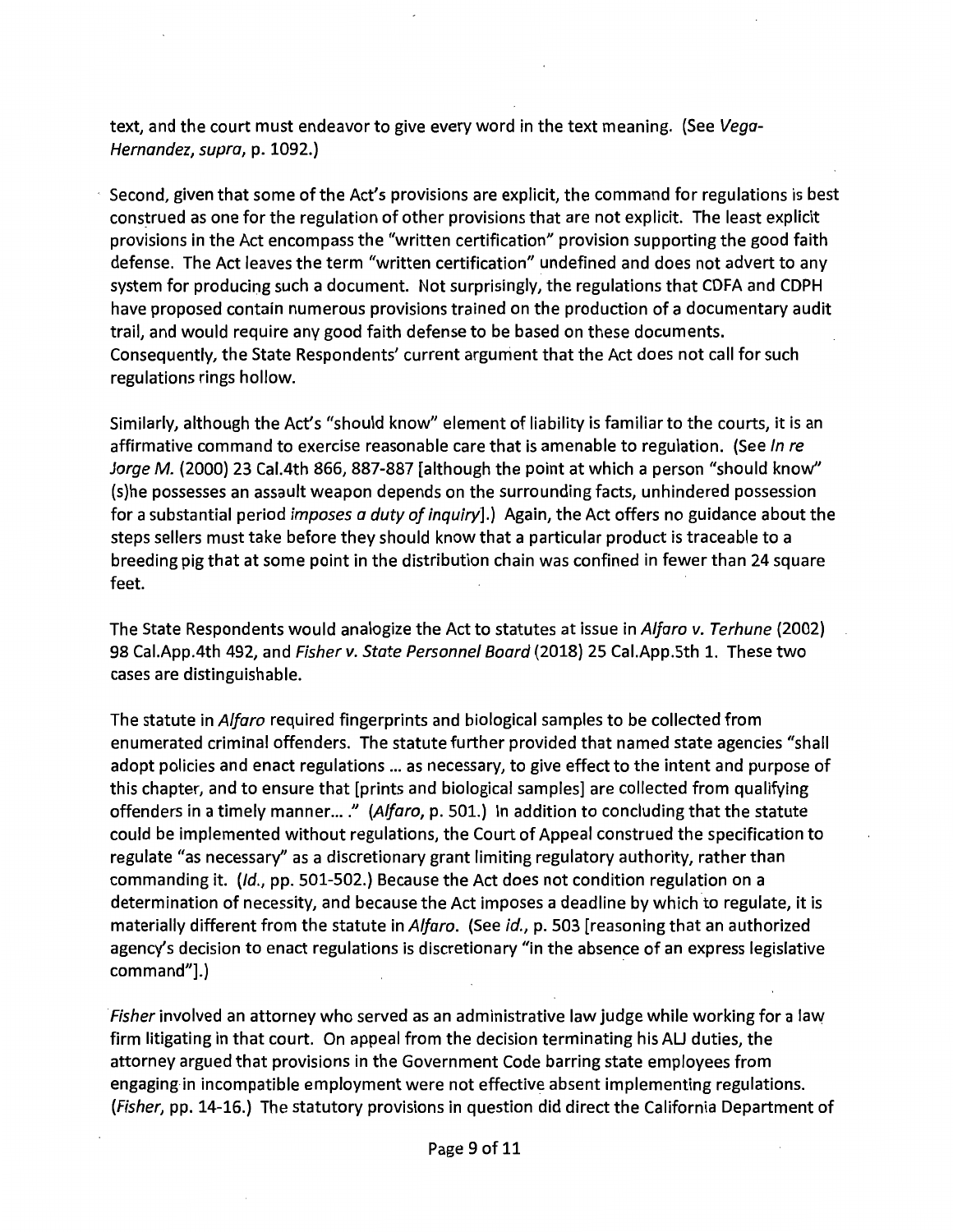Human Resources to "adopt rules governing the application" of the bar on incompatible employment, but it also provided that "existing procedures shall remain in full force and effect" until the agency "adopts rules governing the application of this section[.]" (Id., p. 16.) Given this, the Court of Appeal determined that the statute "was binding even before CaiHR's implementation of rules governing the statute's application."  $(id.)$  The Act in the instant case, in contrast, contains no reference to preexisting or alternative rules of implementation. Instead, its text and the accompanying ballot pamphlet materials describe mandatory regulations in effect prior to square-footage requirements governing sales.

For the foregoing reasons, the court concludes that the promulgation of joint regulations is a condition precedent to the enforcement of the square-footage requirement governing sales of whole pork meat pursuant to Sections 25990(b)(2) and 25991{e)(3).)

In terms of remedy, an ordinary writ of mandate pursuant to Code of Civil Procedure Section 1085 usually issues to compel a nonjudicial officer to perform a legally mandated ministerial duty. (See *Planned Parenthood Affiliates, supra,* 181 Cai.App.3d at 262.) Petitioners do not seek a writ compelling CDFA or CDPH to enact regulations, or to compel anyone else to perform an affirmative act. Nonetheless, "[t]he official's duty to perform a mandatory ministerial duty in accordance with law embodies a corollary duty to *not* perform the duty in violation of law. The lawful exercise of the ministerial duty may be compelled; the unlawful exercise of the duty may be restrained." (Id., italics in original.) In other words, a prohibitory writ of mandate may be used restrain execution of an unlawful statute. (See *id.,* p. 263.) Accordingly, Petitioners are entitled to a writ of mandate barring Bonta, Shubert and local prosecutors statewide from enforcing the prohibition on intrastate sales of whole pork meat pursuant to Sections 25990(b)(2) and 25991(e)(3) until final regulations are enacted.

Petitioners pray for a writ barring enforcement of the square-footage provisions on whole pork meat sales until 28 months after CDFA and CDPH promulgate final regulations. Petitioners contend that a 28-month delay is appropriate because the Act's deadline to promulgate regulations falls 28 months before the date that the square-footage requirement took effect. Hence, Petitioners reason that the January 1, 2022 date in Section 25991(e)(3) was calculated to afford sellers 28 months to adjust to regulations. In the court's view, the January 1, 2022 date was calculated at least in part to allow producers to construct new enclosures after the Act took effect. Consequently, although the court agrees that Petitioners are entitled to a delay that extends past the date on which regulations are enacted, it disagrees that 28 months are required. The court must be mindful of the Act's concern about cruel confinements, and the enforcement delay must not exceed a period that is necessary.

The court's writ will remain in effect until 180 days after final regulations go into effect. After final regulations are enacted, the parties may return to this court for any appropriate adjustment to the date.

A writ directed at public prosecutors leaves Petitioners and their members open to private UCL lawsuits for restitution and injunctive relief. At oral argument, counsel debated whether the